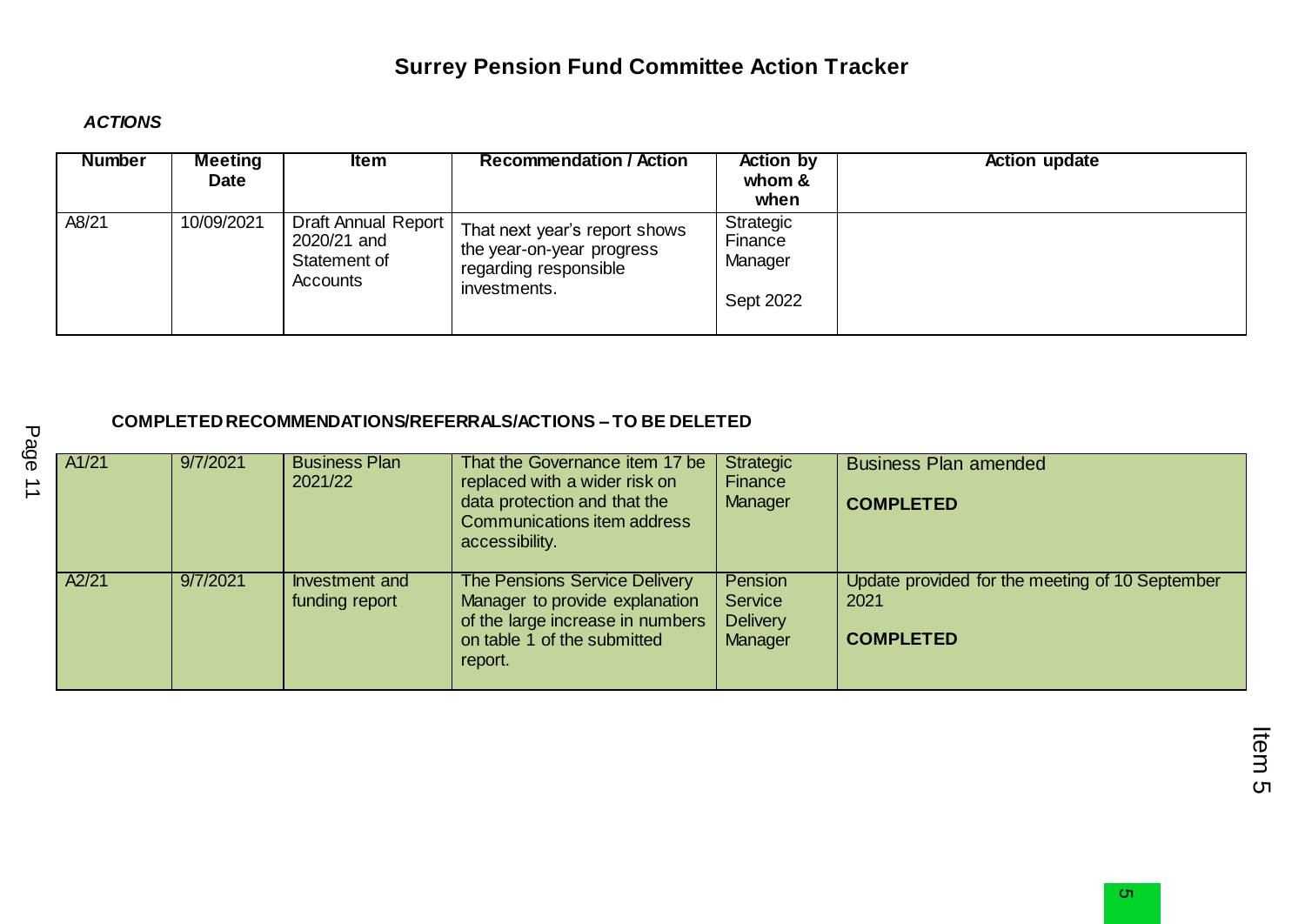|           |       |          |                                                                                                                                      | <b>Surrey Pension Fund Committee Action Tracker</b>                                                                                                                                                                                                                                                                                                                                                                                                      |                                        | o.                                                                                                                                                                                                                                                                                                                                                                                                                                                                                     |
|-----------|-------|----------|--------------------------------------------------------------------------------------------------------------------------------------|----------------------------------------------------------------------------------------------------------------------------------------------------------------------------------------------------------------------------------------------------------------------------------------------------------------------------------------------------------------------------------------------------------------------------------------------------------|----------------------------------------|----------------------------------------------------------------------------------------------------------------------------------------------------------------------------------------------------------------------------------------------------------------------------------------------------------------------------------------------------------------------------------------------------------------------------------------------------------------------------------------|
|           | A3/21 | 9/7/2021 | <b>Investment core</b><br>beliefs and<br><b>Sustainable</b><br><b>Development Goals</b><br>incorporation<br>implementation<br>update | The Strategic Finance Manager<br>offered to share LGIM<br>engagement policy with<br>committee                                                                                                                                                                                                                                                                                                                                                            | <b>Strategic</b><br>Finance<br>Manager | LGIM engagement policy can be found here:<br>https://www.lgim.com/uk/en/capabilities/investment-<br>stewardship/active-ownership/<br>Additionally, the public voting disclosure page<br>provides details of voting activities within 1 day of<br>the meeting taking place.<br>Links:<br>LGIM's Climate Impact Pledge: the 2021 results<br>LGIM's voting intentions for 2021 (Igimblog.com)<br><b>LGIM Voting disclosures: VDS Dashboard</b><br>(issgovernance.com)<br><b>COMPLETED</b> |
| Page<br>ざ | A4/21 | 9/7/2021 | Company<br>engagement and<br>voting                                                                                                  | The Strategic Finance Manager<br>to provide details:<br>1. A Member stated it was<br>encouraging to see the<br>engagement but there were<br>no details of changes being<br>made. He wanted to be<br>assured that the strategy<br>was meaningful.<br>2. A Member asked what about<br>the time period and historical<br>comparison with reference to<br>page 127 of the agenda<br>pack. The Strategic Finance<br>Manager to provide outside<br>of meeting. | <b>Strategic</b><br>Finance<br>Manager | Engagement report amended for the 10 March<br>2022 meeting.<br><b>COMPLETED</b>                                                                                                                                                                                                                                                                                                                                                                                                        |
|           | A5/21 | 9/7/2021 | <b>The Pension</b><br><b>Regulator single</b><br>code consultation                                                                   | The Local Pension Board were<br>to be briefed on the single code.                                                                                                                                                                                                                                                                                                                                                                                        | <b>Strategic</b><br>Finance<br>Manager | LPB received report to its meeting on 11/11/2021.<br><b>COMPLETED</b>                                                                                                                                                                                                                                                                                                                                                                                                                  |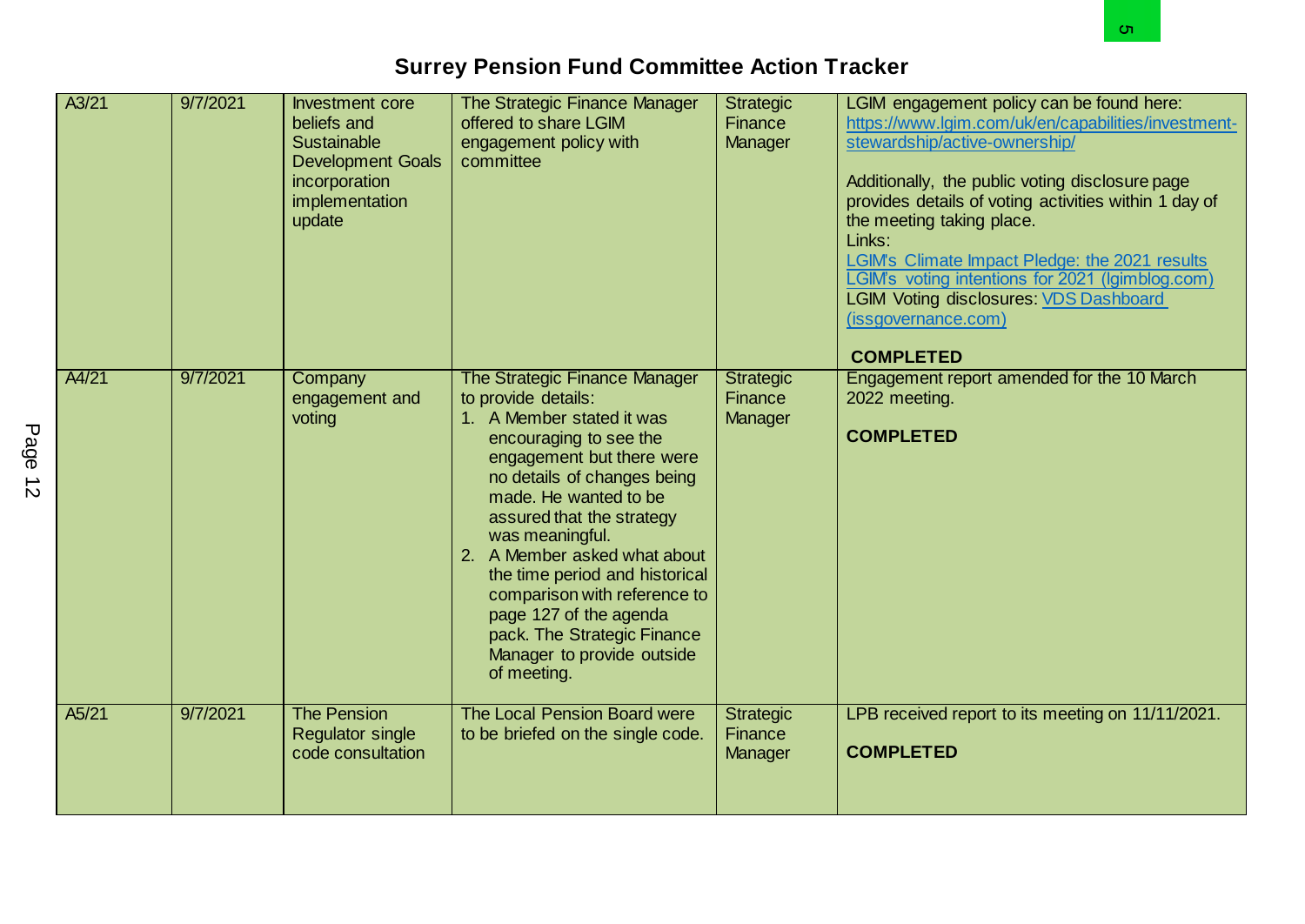| A6/21  | 10/09/2021 | <b>Investment Core</b><br>Beliefs /<br>Responsible<br><b>Investment Update</b> | That the addendum be redacted<br>and made public.                                                                                                                                                                                                | <b>Strategic</b><br>Finance<br>Manager | <b>COMPLETED</b>                                                                                                               |
|--------|------------|--------------------------------------------------------------------------------|--------------------------------------------------------------------------------------------------------------------------------------------------------------------------------------------------------------------------------------------------|----------------------------------------|--------------------------------------------------------------------------------------------------------------------------------|
| A7/21  | 10/09/2021 | Company<br>Engagement and<br>Voting                                            | 1. That the Local Authority<br><b>Pension Fund Forum</b><br>(LAPFF) be invited to<br>speak at a future<br>meeting.<br>2. That the LAPFF<br>information be circulated<br>and attached as an<br>appendix to future<br>reports to the<br>Committee. | <b>Strategic</b><br>Finance<br>Manager | LAPFF addressed the 2021 AGM.<br>LAPFF information added as an appendix to the<br><b>Engagement report</b><br><b>COMPLETED</b> |
| A9/21  | 10/12/2021 | <b>LPB Update</b>                                                              | The Chairman requested that a<br>note be added to Risk A12 in<br>that it was more than GMP<br>liabilities and was also about<br>equalisation.                                                                                                    |                                        | To be considered as part of a wider review of risk<br><b>COMPLETED</b>                                                         |
| A10/21 | 10/12/2021 | Company<br>Engagement &<br>Voting                                              | The Asst Director for Pensions<br>to liaise with Members on what<br>further information should be<br>contained within reports and that<br>that could be directed outside of<br>the meeting.                                                      | <b>Asst Director</b><br>for Pensions   | Engagement report amended for the 10 March<br>2022 meeting.<br><b>COMPLETED</b>                                                |